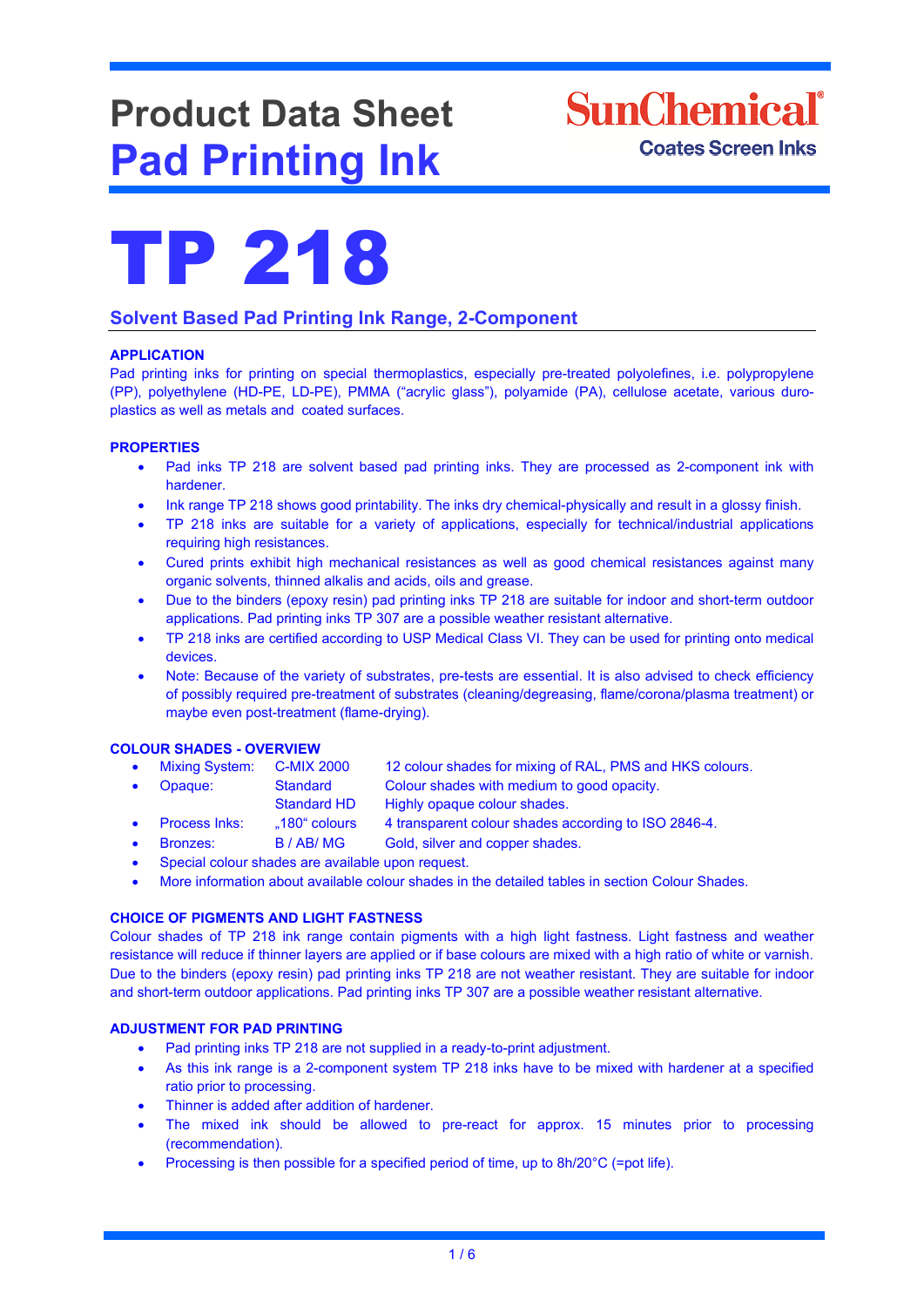# **Hardener:**

Pad printing inks TP 218 are mixed with **hardener TP 219** (recommended) or **TP 219/N** (suitable). Hardeners are sensitive to humidity. Therefore, containers always have to be tightly closed. The required hardener is added to the colour shades of TP 218 range at a specified ratio (parts by weight).

| <b>Colour Shades: Examples:</b> |                                                                          | <b>Parts</b>          | Ink: Hardener:<br><b>Parts</b> |
|---------------------------------|--------------------------------------------------------------------------|-----------------------|--------------------------------|
| Medium opacity                  | Colour ranges C-MIX 2000 / Standard / Bronze colours / Mixtures of these | $\boldsymbol{\Delta}$ |                                |
| High opacity                    | Colour range Standard HD / Mixtures of these                             |                       |                                |
| Transparent                     | Varnish E50, Transparent paste TP, Process colours                       |                       |                                |

Note: Due to the very high pigment content highly opaque colours may have a slightly reduced resistance.

#### **Pot life:**

- Ink mixed with hardener may only be processed within a limited period of time (=pot life)
- **Pot life of TP 218 + hardener TP 219 or TP 219/N is approx. 8 h (at 20°C).** Higher temperatures will reduce pot life.
- We do not recommend processing the inks for longer than the pot life as adhesion and resistance properties will then continually deteriorate, even if the ink still seems to be liquid and processable.

#### **THINNERS / RETARDERS**

Depending on local conditions ink is adjusted to printing consistency by addition of 15 – 30 % by weight of thinner or retarder.

# **Generally, the thinner suitable for TP 218 inks is Additive A!**

The additional products listed below should only be used if the required printing quality (ink transfer cliché/pad/substrate) cannot be achieved using additive A (e.g. drying too slow or too fast).

#### For adjustment of pad inks TP 218, the following products are available:

| <b>Additive C</b><br><b>VD 40</b>             | Extremely quick thinner, good solving power<br>Quick thinner, very strong solving power |
|-----------------------------------------------|-----------------------------------------------------------------------------------------|
|                                               |                                                                                         |
|                                               |                                                                                         |
| <b>Additive B</b>                             | Quick thinner, good solving power                                                       |
| <b>Additive A</b>                             | <b>Standard thinner</b>                                                                 |
| <b>Additive U</b>                             | Standard thinner, free of cyclohexanone                                                 |
| <b>VD 60</b>                                  | <b>Slow thinner</b>                                                                     |
| <b>TPD</b>                                    | <b>Very slow retarder</b>                                                               |
| $\blacksquare$ Preferred<br>$Q =$ If required |                                                                                         |
|                                               | For printing with thick and thin steel clichés sensitive to corrosion                   |
| <b>Additive A/00</b>                          | Standard thinner with anti-corrosion additive                                           |
| <b>Additive B/00</b>                          | Quick thinner with anti-corrosion additive                                              |
|                                               |                                                                                         |

Depending on printing conditions, the products listed above can be mixed into the inks individually or as mixtures. Please note that depending on evaporation rate of the thinner/retarder used drying times may be longer.

Thinner/retarder should be mixed into the ink thoroughly using a mixer or agitator. In addition, inks should be stirred well prior to each processing to obtain a homogeneous dispersion of all ingredients.

# **ADDITIONAL AUXILIARY AGENTS**

| <b>Application</b>        | <b>Product</b>            | <b>Addition in % by weight Additional Information</b> |                                 |
|---------------------------|---------------------------|-------------------------------------------------------|---------------------------------|
| Antistatic paste          | LAB-N 111420              | Max. 10%                                              | Possibly slightly reduced gloss |
| <b>Retarder paste</b>     | LAB-N 111420/VP Max. 10%  |                                                       | Possibly slightly reduced gloss |
| <b>Viscosity increase</b> | Thickening powder Max. 5% |                                                       | Stir with mixer                 |
| <b>Matting</b>            | <b>Matting powder</b>     | Max. 5%                                               | Stir with mixer                 |
| Flow agent                | VM 1                      | $1 - 5%$                                              | Do not overdose!                |

# **OVERPRINTING**

Generally, it is not necessary to overprint TP 218 inks with varnish. However, overprinting to achieve an enhanced protection of ink layers is possible with TP 218/E50. Overprinting should be carried out within <12 hours.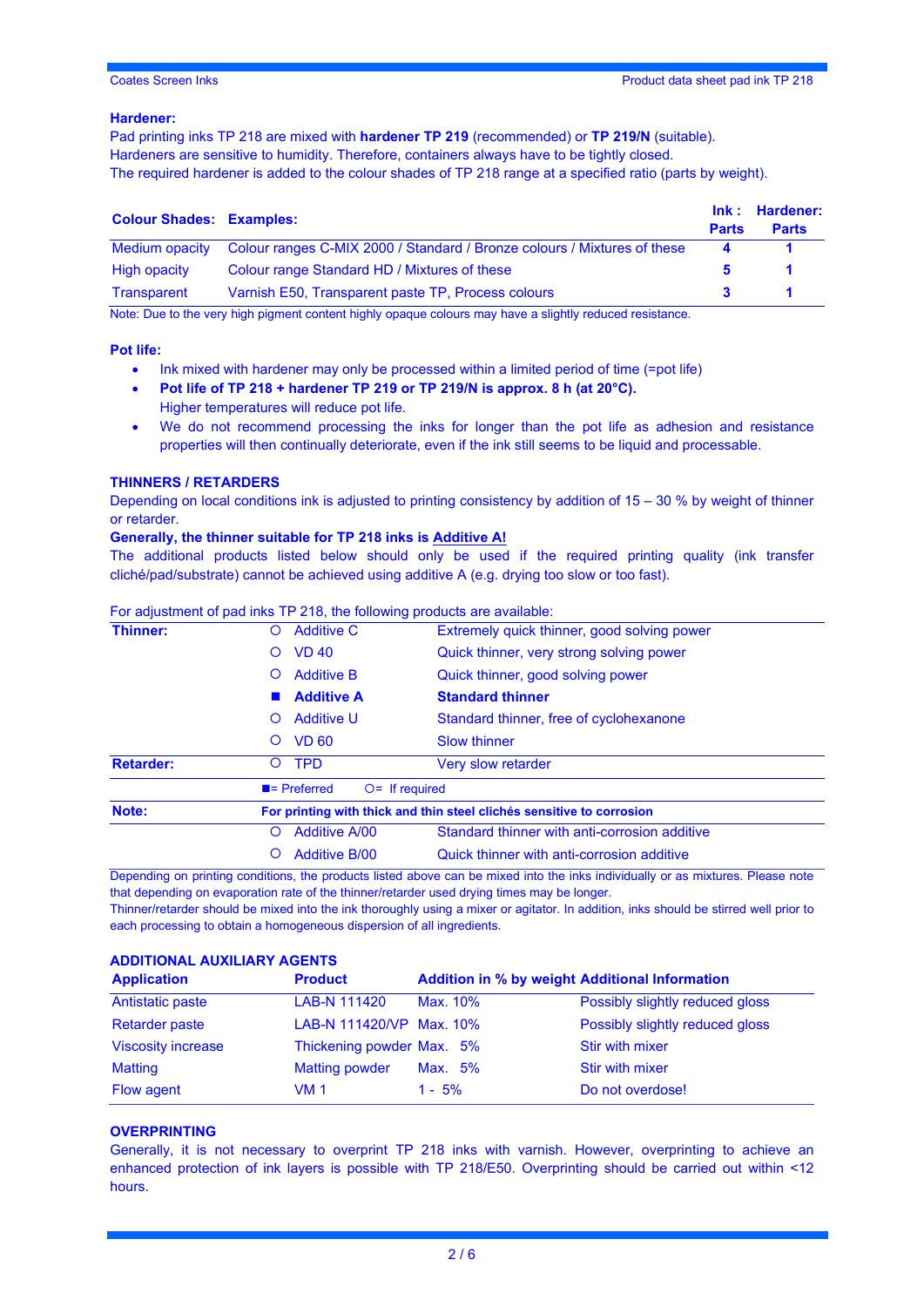# **BRONZE COLOURS, MIXING OF BRONZE INKS**

Bronze colours 75/AB to 79/AB and metal gloss colours 75/MG to 79/MG are available.

Printers can mix bronzes themselves using bronze pastes B 75, B 76, B 77 and B 79 as well as bronze powder B 78-POWDER. For examples of colour shades please refer to our Bronze Colour Card.

These "B" bronze pastes and "B" bronze powder are mixed with bronze binder TP 218/B or varnish TP 218/E50 prior to processing.

Mixing ratios in parts by weight:

Gold bronze paste/powder to TP 218/B or TP 218/E50 =  $1:3-4$ 

Silver bronze paste to TP 218/B or TP 218/E50 = 1: $4 - 5$ 

Contrary to AB and MG bronze colours, B bronzes are prone to oxidation (Exception B 78-POWDER). Therefore, they should be overprinted, e.g. with TP 218/E50.

B 78-POWDER does not tend to oxidation. The pale copper shade will not darken with time. Colour of inks mixed with B 78-POWDER is similar to colour 78/AB as shown on our "bronze colour card".

Note: When overprinting bronze colours (B/ AB/ MG) with varnish or other colour shades it is essential to carry out pre-tests to check intermediate adhesion of the ink layers (fingernail test, tape test). Overprinting should be carried out within <12 hours.

#### **DRYING / HARDENER REACTION**

Mixture of TP 218 ink/hardener is a chemically-reactive system with a physical pre-drying.

- Ink dries physically by evaporation of solvents.
- Then the ink film cures by chemical cross-linkage reaction.
- **Drying and reaction temperature of hardener must be at least 15°C when using TP 219 and 20°C using TP 219/N!**

#### **Drying**

Drying times below are only approximate as drying properties depend on various factors:

- Type and amount of thinners/retarders used.
- Thickness of printed ink layer (single print, multi-layer print).
- Drying temperature.

Drying time is approx.  $10 - 15$  minutes at room temperature  $(20 - 25^{\circ})$ . Drying time with heat application (e.g. hot air fan) and air circulation is about 40 - 60 seconds.

Complete drying may take up to several hours, also depending on the substrate.

#### **Hardener Reaction**

Basically, the increased resistance properties of the printed ink film are only achieved after complete drying followed by chemical cross linkage reaction between ink and hardener. This cross linkage reaction depends on time and temperature. Until fully cured the minimum temperatures should not fall below 15°C (TP 219) and 20°C (TP 219/N). In addition, avoid high humidity.

Cross-linkage reaction will be much quicker using higher temperatures.

**Temperature Time approx.** Condition of ink **Additional information** <15°C air drying Hardener TP 219 does not react! Ink film will not achieve any resistance <20°C air drying Hardener TP 219/N does not react! Ink film will not achieve any resistance 20°C air drying 20 min. "touch-dry" No resistance yet <12 h Still good overprintability No resistance yet >72 h High degree of cross-linkage High resistances achieved >5 days Maximum degree of cross-linkage Maximum resistances achieved 80°C oven curing approx. 5 min. Dry enough for overprinting No resistance yet 60 min. High degree of cross-linkage High resistance values achieved 140° oven curing 30 min. Maximum degree of cross-linkage Maximum resistance values achieved

The following are guide values only: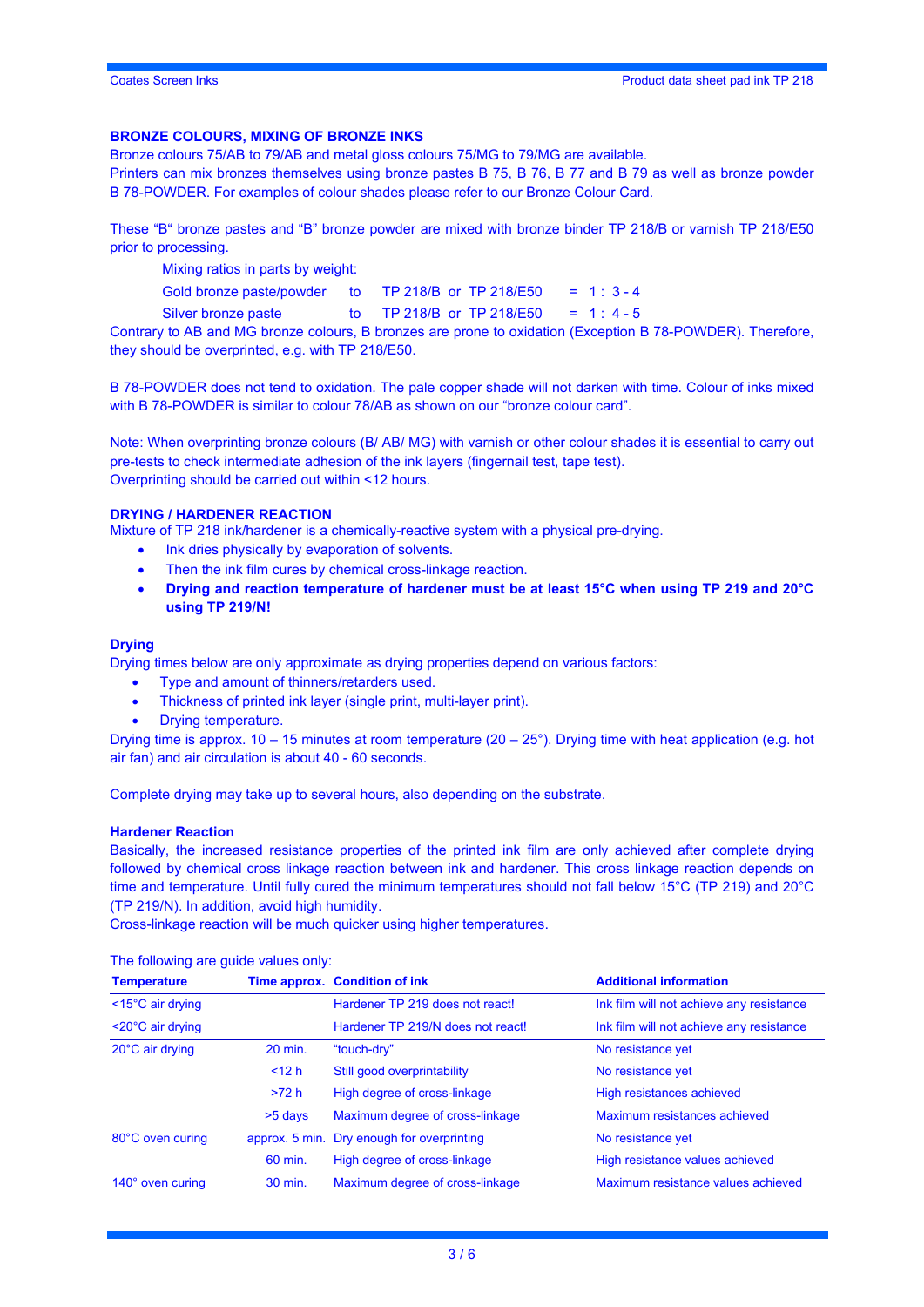#### **Resistance Tests**

Resistances should not be checked before the ink has fully cured/cross-linked: Drying with 20°C/5 days; 80°C/>60 minutes\* 140°C/30 minutes\* \*After oven curing allow a cooling time (room temperature 20°C) of at least 1h.

# **CLICHÉ**

All commercial types of clichés (polymer, thin and thick steel, ceramic) are suitable for processing TP 218 inks. Note: Standard shades 17, 50 and 51 cannot be used for closed ink systems with a magnet holder as they contain pigments with iron oxide content.

#### **CLEANING**

The longer inks dry on clichés, pots and tools the harder will be their removal due to the chemical cross-linkage reaction. Therefore, always remove ink residues as soon as possible using our universal cleaning agents URS, URS 3 or thinner VD 40.

#### **PACK SIZE**

Pad printing inks TP 218 are delivered in 1 litre containers. Other pack sizes are available upon request.

#### **SHELF LIFE**

In closed original containers, TP 218 inks generally have a shelf life of 5 years from date of production. Hardeners TP 219 and TP 219/N have a shelf life of 14 months from date of production, also in closed original containers. For exact date of expiry, please refer to the label.

#### **SAFETY DATA SHEETS**

Read safety data sheet prior to processing Safety data sheets comply with Regulation (EC) No. 1907/2006 (REACH), Appendix II.

#### **CLASSIFICATION AND LABELLING**

Hazard classification and labelling comply with Regulation (EC) No. 1272/2008 (CLP/GHS).

#### **CONFORMITY**

Coates Screen Inks GmbH does not use any of the substances or mixtures for the production of printing inks, which are banned according to the EUPIA (European Association of the Printing Inks Industry) exclusion policy. Pad printing inks range TP 218 C-MIX 2000 colour shades, standard, highly opaque standard colours (HD), process colours, silver, fluorescent colours and transparent colours comply with the requirements of toy standard "EN 71-3:2019 Safety of toys – Migration of certain elements (category III: scraped off material). Further compliance confirmations are available upon request.

#### **ADDITIONAL INFORMATION ABOUT OUR PRODUCTS**

| Product data sheets: | <b>Auxiliary Agents for Pad Printing HM</b>                             |
|----------------------|-------------------------------------------------------------------------|
| <b>Brochures:</b>    | <b>Pad Printing Inks</b>                                                |
| Internet:            | Various technical articles are available for download on www.coates.de. |
|                      | section "SN-Online"; e.g. "Processing of 2-component lnks"              |

**FOR COLOUR RANGES, PLEASE REFER TO NEXT PAGE.**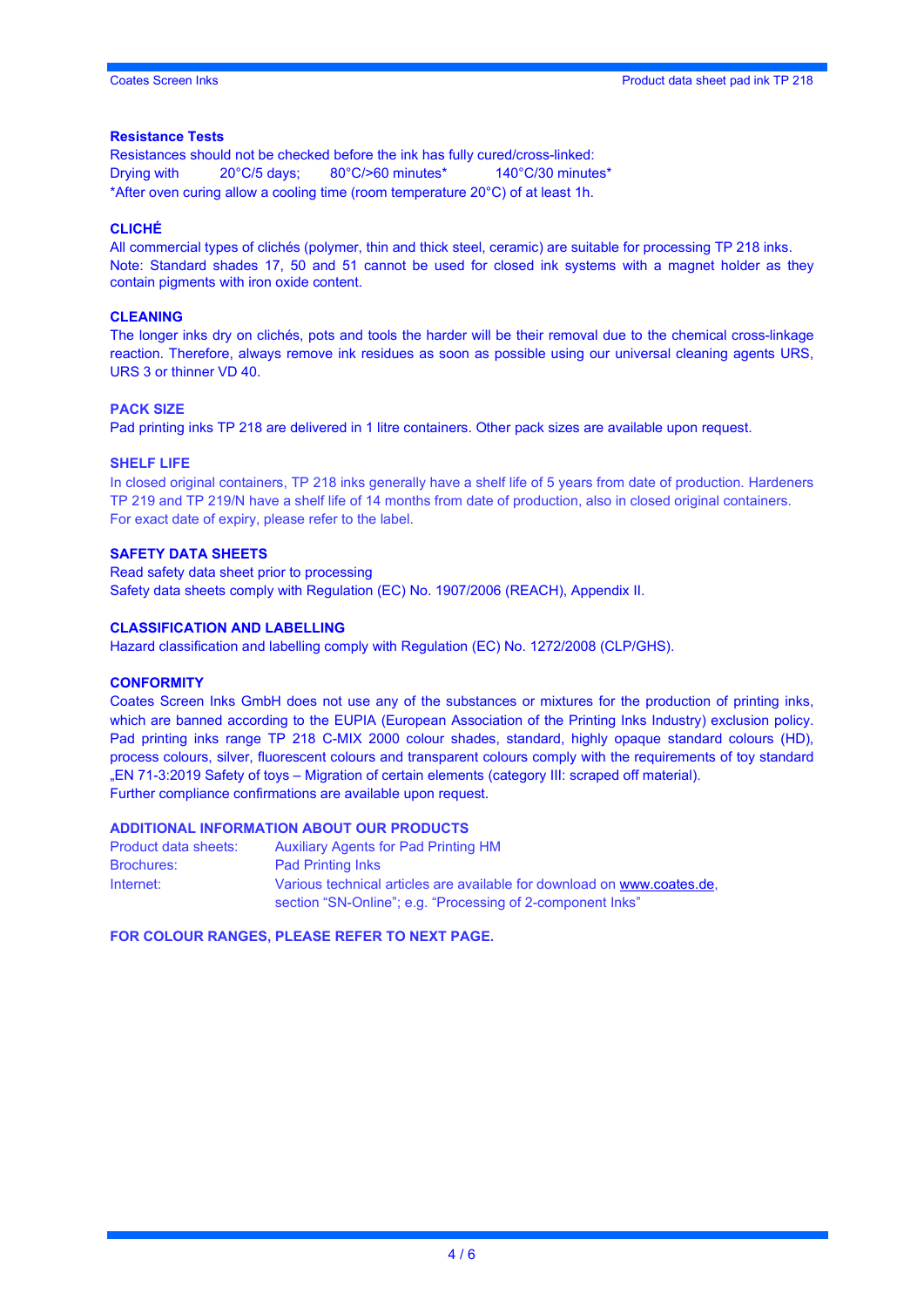# **COLOUR SHADES**

| <b>C-MIX 2000 BASE COLOUR SHADES</b><br>Mixing system for matching of PMS, HKS, RAL colours (on white substrates)<br>Start formulations available in data base "Formula Management C-MIX 2000"<br><b>According to colour card C-MIX 2000</b> |                     |                            |                               |                                                             |                  |                            |  |
|----------------------------------------------------------------------------------------------------------------------------------------------------------------------------------------------------------------------------------------------|---------------------|----------------------------|-------------------------------|-------------------------------------------------------------|------------------|----------------------------|--|
| primrose                                                                                                                                                                                                                                     | TP 218/Y30          | red                        | <b>TP 218/R50</b>             |                                                             | green            | <b>TP 218/G50</b>          |  |
| golden yellow                                                                                                                                                                                                                                | TP 218/Y50          | magenta                    | <b>TP 218/M50</b>             |                                                             | black            | <b>TP 218/N50</b>          |  |
| orange                                                                                                                                                                                                                                       | TP 218/050          | violet                     | TP 218/V50                    |                                                             | white            | <b>TP 218/W50</b>          |  |
| scarlet                                                                                                                                                                                                                                      | <b>TP 218/R20</b>   | blue                       | <b>TP 218/B50</b>             |                                                             | varnish          | <b>TP 218/E50</b>          |  |
| <b>STANDARD (medium opacity)</b><br>According to colour card STANDARD 2 for pad printing inks or TP 218/ TP 300<br>Availability of further standard shades upon request                                                                      |                     |                            |                               |                                                             |                  |                            |  |
| citric yellow                                                                                                                                                                                                                                | <b>TP 218/10-NT</b> | pink                       | TP 218/25-NT                  |                                                             | fir green        | <b>TP 218/41-NT</b>        |  |
| medium yellow                                                                                                                                                                                                                                | <b>TP 218/11-NT</b> | light blue                 | TP 218/30-NT                  |                                                             | brilliant green  | TP 218/42-NT               |  |
| dark yellow                                                                                                                                                                                                                                  | TP 218/12-NT        | medium blue                | TP 218/31-NT                  |                                                             | light brown      | TP 218/50-NT               |  |
| orange                                                                                                                                                                                                                                       | TP 218/15-NT        | ultra marine               | TP 218/32-NT                  |                                                             | dark brown       | <b>TP 218/51-NT</b>        |  |
| ochre yellow                                                                                                                                                                                                                                 | <b>TP 218/17-NT</b> | dark blue                  | TP 218/33-NT                  |                                                             | white            | TP 218/60-NT               |  |
| light red                                                                                                                                                                                                                                    | <b>TP 218/20-NT</b> | turquoise                  | <b>TP 218/34-NT</b>           |                                                             | black            | TP 218/65-NT               |  |
| bright red                                                                                                                                                                                                                                   | <b>TP 218/21-NT</b> | violet                     | <b>TP 218/37-NT</b>           |                                                             |                  |                            |  |
| carmine red                                                                                                                                                                                                                                  | <b>TP 218/22-NT</b> | light green                | TP 218/40-NT                  |                                                             |                  |                            |  |
| <b>STANDARD Colour Range HD (high opacity)</b><br>According to colour card STANDARD HD for pad printing inks<br>Availability of further standard HD shades upon request                                                                      |                     |                            |                               |                                                             |                  |                            |  |
| citric yellow, highly<br><b>TP 218/10-HD-NT-NEU</b>                                                                                                                                                                                          |                     |                            |                               | carmine red, highly<br><b>TP 218/22-HD-NT-NEU</b><br>opaque |                  |                            |  |
| opaque<br>medium yellow, highly<br>opaque                                                                                                                                                                                                    |                     | <b>TP 218/11-HD-NT-NEU</b> | light blue, highly<br>opaque  |                                                             |                  | <b>TP 218/30-HD-NT-NEU</b> |  |
| dark yellow, highly<br>opaque                                                                                                                                                                                                                |                     | TP 218/12-HD-NT-NEU        | violet, highly opaque         |                                                             |                  | TP 218/37-HD-NT-NEU        |  |
| orange, highly opaque                                                                                                                                                                                                                        |                     | TP 218/15-HD-NT-NEU        | light green, highly<br>opaque |                                                             |                  | <b>TP 218/40-HD-NT-NEU</b> |  |
| light red, highly opaque                                                                                                                                                                                                                     |                     | TP 218/20-HD-NT-NEU        | white, highly opaque          |                                                             |                  | TP 218/60-HD-NT            |  |
| bright red, highly<br>opaque                                                                                                                                                                                                                 |                     | <b>TP 218/21-HD-NT-NEU</b> | black, highly opaque          |                                                             | TP 218/65-HD-NT  |                            |  |
| <b>SPECIAL PRODUCTS: Special Colour Shades, Varnishes, Pastes</b><br>Information about availability upon request                                                                                                                             |                     |                            |                               |                                                             |                  |                            |  |
| white, matt                                                                                                                                                                                                                                  |                     | TP 218/60-MT-NT            | matt paste                    |                                                             | <b>TP 218/MP</b> |                            |  |
| black, matt                                                                                                                                                                                                                                  |                     | <b>TP 218/65-MT-NT</b>     | bronze binder                 |                                                             | <b>TP 218/B</b>  |                            |  |
| black, low-grade PAH<br>TP 218/68-NT                                                                                                                                                                                                         |                     |                            | overprint varnish             |                                                             |                  | TP 218/70-NT               |  |
| transparent paste<br><b>TP 218/TP</b><br>overprint varnish, matt<br>TP 218/70-MT-NT                                                                                                                                                          |                     |                            |                               |                                                             |                  |                            |  |
| <b>4 COLOUR PROCESS INKS (CMYK)</b><br>According to colour card STANDARD 2 for pad printing inks or TP 218/ TP 300                                                                                                                           |                     |                            |                               |                                                             |                  |                            |  |
| process yellow                                                                                                                                                                                                                               |                     | TP 218/180-NT              | process black                 |                                                             | TP 218/65-NT     |                            |  |
| process magenta                                                                                                                                                                                                                              |                     | TP 218/181-NT              | transparent paste             |                                                             | <b>TP 218/TP</b> |                            |  |
| process cyan                                                                                                                                                                                                                                 |                     | TP 218/182-NT              |                               |                                                             |                  |                            |  |

**Matching of PMS, RAL, NCS colours and special shades upon request.**

**FOR FURTHER COLOUR RANGES, PLEASE REFER TO THE NEXT PAGE.**